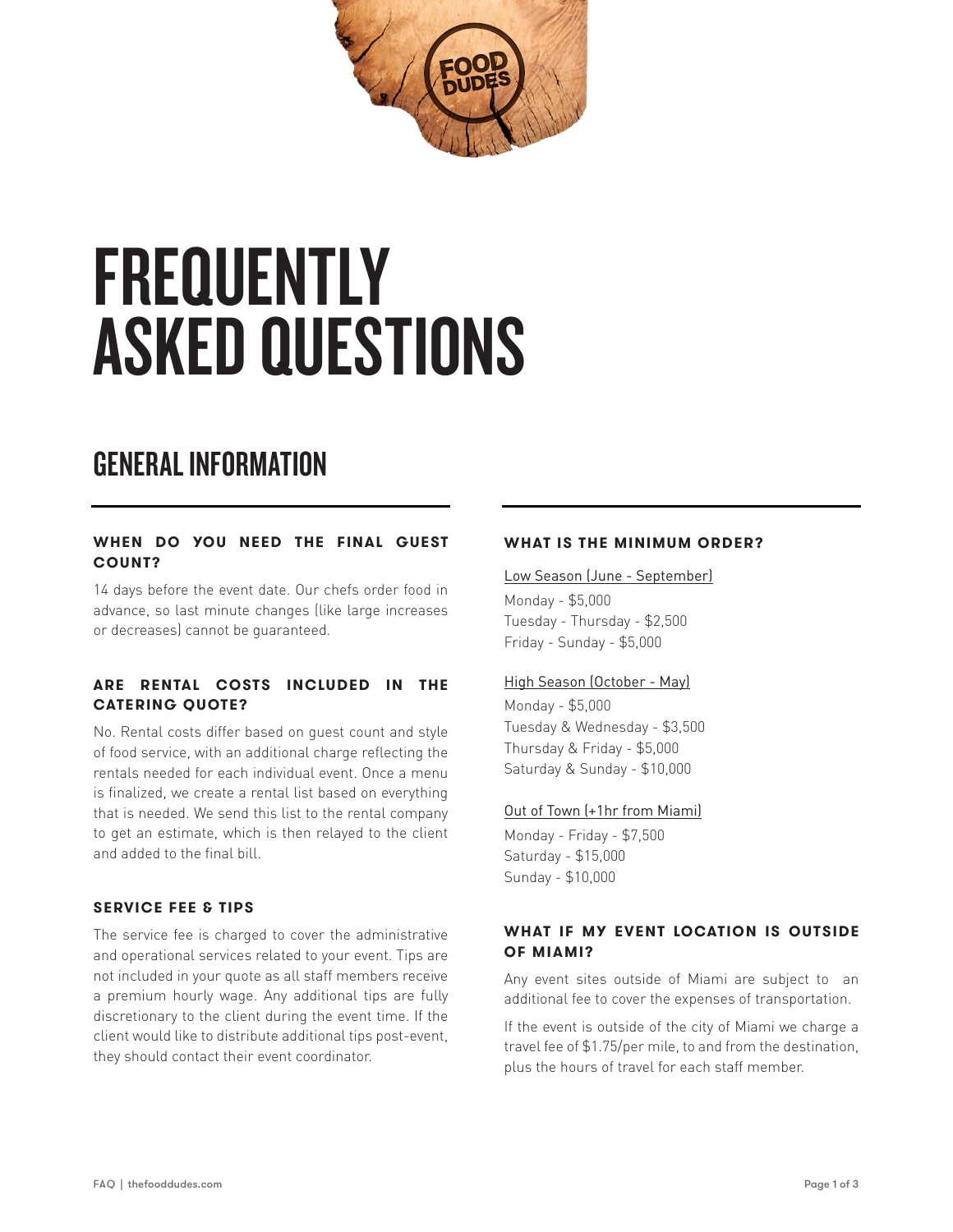

#### **HOW MANY APPETIZERS WILL EACH GUEST RECEIVE?**

We guarantee one of each appetizer per guest. Since some guests take more than one of certain items, we always bring extra food to ensure there is more than enough.

### **HOW LONG DOES THE APPETIZER SERVICE LAST?**

Appetizer service lasts anywhere from 1 - 2 hours, depending on your guest count and the event timeline.

#### **VEGAN OPTIONS**

Vegan options will be provided complimentary for all food services to accommodate vegan guests at each event.

#### **DO YOU SERVE CONTINENTAL BREAKFAST / BRUNCH?**

Yes. If the minimum order is met, we offer a variety of selections presented on our Brunch Menu.

## **HOW DO YOU DEAL WITH FOOD ALLERGIES & RESTRICTIONS?**

Our food is made from scratch, so it's easy for us to accommodate allergies and food restrictions. So long as we are informed of the specifications in advance, we can always prepare dishes without certain ingredients or create a separate dish to accommodate the special needs of a particular guest.

#### **WHAT HAPPENS TO LEFTOVER FOOD?**

All food leftovers will be handled by the Executive Chef and strictly followed by food safety protocols. No leftovers can be guaranteed.

#### **ANNUAL MENU CHANGES**

Food Dudes Executive Chefs change the menus each year, based on seasonality, sustainability and food trends. Therefore, food tastings for weddings are recommended within the same year.

#### **WHEN DO I NEED TO SIGN THE CONTRACT?**

To save your date, it is recommended to sign the contract as soon as possible, since many dates book up quickly. Your event is not confirmed until a signed contract and deposit have been received.

#### **FORMS OF PAYMENT**

We require a 25% deposit upon signing of the contract. This can be paid via Cheque, Cash, E-Transfer, or Wire Transfer. The remainder of the payment is due 7 days before your event, and can be paid using the same methods. We do not accept Credit Cards. However, if it is the only option, an additional 2.5% Admin Fee will be applied on top of the final bill for Visa, or Master Card. Please note if you are using an AMEX the Admin Fee is  $4\%$ 

#### **CANCELLATION**

If the Event is cancelled by the client, three months (90 days) or more from the Event date, 100% of the deposit will be held by the caterer to be credited in favour of the client towards any future client event(s) that are held within twelve (12) months from the scheduled Event date, but thereafter will be forfeited in full.

If the Event is cancelled by the client for any reason, between 1 month (30 days) and 3 months (90 days) from the Event date, the deposit will be forfeited in full.

If the Event is cancelled by the client, within 2 weeks (14 days) to 1 month (30 days) of the Event date, the deposit will be forfeited in full and the client will be charged for 50% of their total quote.

If the Event is canceled within 2 weeks (14 days) of the Event date, the deposit will be forfeited in full and the client will be charged 100% of their total quote.

During the Covid-19 Pandemic special cancellation policies are in effect, please email:

floridaevents@thefooddues.com with any questions.